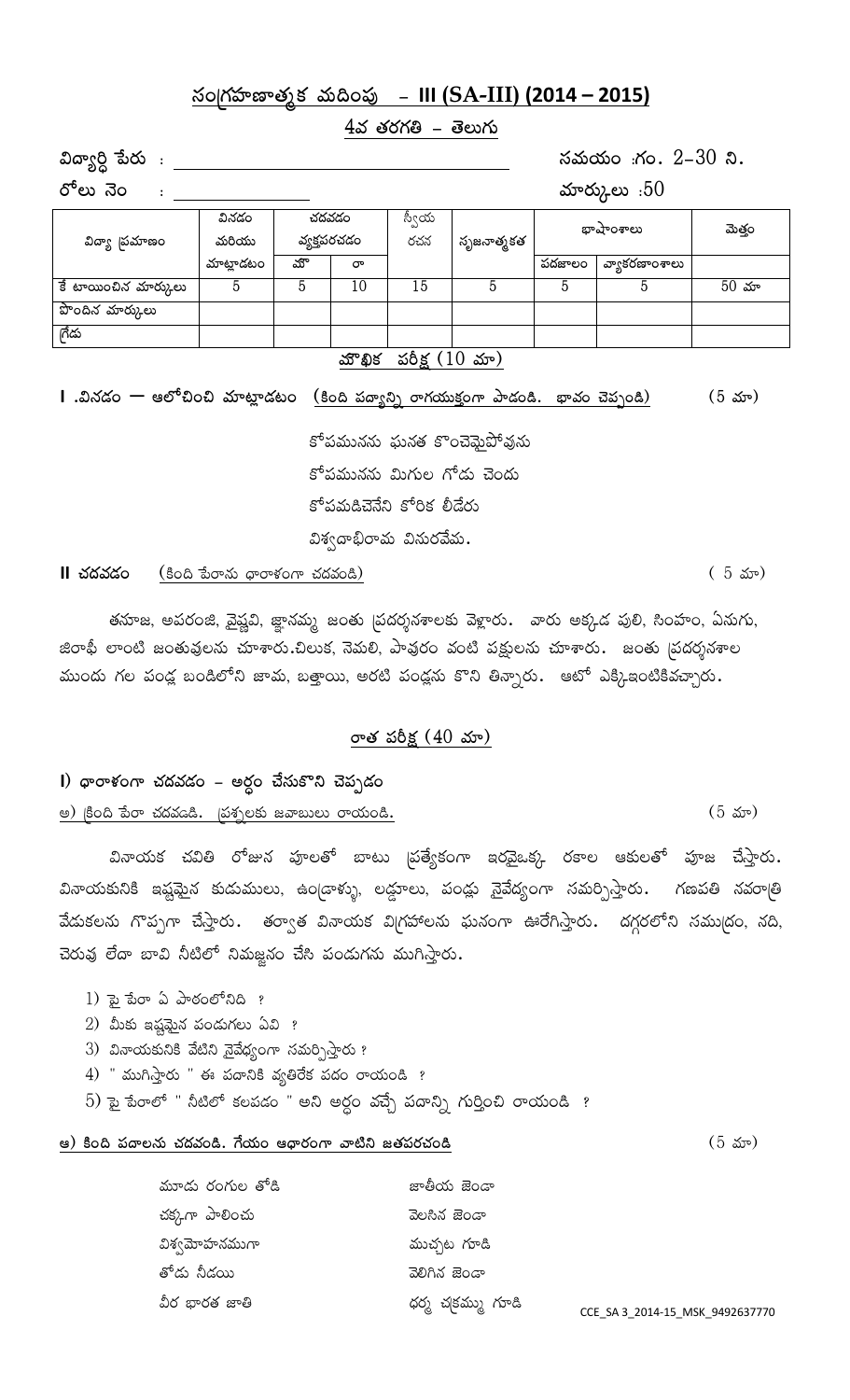# $1)$  "వర్వాలు " గేయాన్ని మీ సొంత మాటల్లో రాయండి  $($ లేదా) తిమ్మరుసు ఎలాంటివాడో 5 వాక్యాలు రాయండి

# $2)$ కింది బాశ్నలకు ఒకటి లేక రెండు వాక్యాలలో నమాథానంలు రాయండి.

అ) గోటికి ఉన్న మంచి అలవాట్లు ఏవి ?

ఆ) వర్షం వస్తే చెట్టు భయపడడానికి కారణం ఏమిటి ?

ఇ) శిష్యునికి వచ్చిన అనుమానం ఏమిటి ? దాని వల్ల ఏం జరిగింది ?

ఈ) స[కూ బొమ్మలు గీయడం ఎలా నేర్చుకున్నాడు ?

ఉ) కోపం వల్ల గొప్పతనం తగ్గి పోతుందని ఎందుకు అన్నారు ?

#### $III.$  సృజనాత్మకత  $. -$

" ఎవరు బాధ్యులు" పాఠం ఆధారంగా చెట్లను పెంచడం, విద్యుత్ పొదుపు, రోడ్డు, పక్షుల గురించి నినాదాలు రాయండి.

### IV. పదజాలం, వ్యాకరణాంశాలు :

బొమ్మలు తయారు చేయడానికి ఉపయోగించే పదార్దాలు కింది పెట్టెలో ఉన్నాయి. వెతికి రాయండి.

| మ    | సి   | ಬು | ర           | ద   | కొ   | య్య                     |
|------|------|----|-------------|-----|------|-------------------------|
| ట్టి | రా   | ಗಿ | తో          | ಲು  | ಲ    | వ                       |
| ಪಿಂ  | مل   | ణి | $5^{\circ}$ | చు  | క్క  | గ                       |
| డి   | ಫ್ತು | దా | చె          | క్క | ద్వా | రం                      |
| గొ   | నం   | కా | ಬಂ          | లు  | ಶಂ   | जूँ                     |
| డు   | ది   | ಗಿ | ൷           | జు  | డి   | ಜ್ಜಿ                    |
| గు   | డ్డ  | తం | రం          | నా  | వ    | $\overline{\mathbb{S}}$ |

### <u>కింది పేరా చదవండి. సరైన చోట ( . ) గుర్తులు ఉంచి సర్వనామాల కింద గీత గీయండి.</u> (5 మా)

రామి వాళ్ళది వస్తువులు ఆట బొమ్మలు అమ్ముకొని జీవించే కుటుంబం రామి వాళ్ళ నాన్న సుత్తులు పట్టకార్లు చేసి అమ్మేవాడు. రామి వాళ్ళ అమ్మ కొయ్యతో గుర్రం బొమ్మలు తయారు చేసి అమ్మేది. రామికి గుర్రం బొమ్మ అంటే చాలా ఇష్టం ఒక రోజు ఒక చిన్న పాప తల్లి బొమ్మలు కొనడానికి వచ్చారు.

 $(5 \text{ } 5)$ 

 $(5 \omega)$ 

 $(10 \; \text{av})$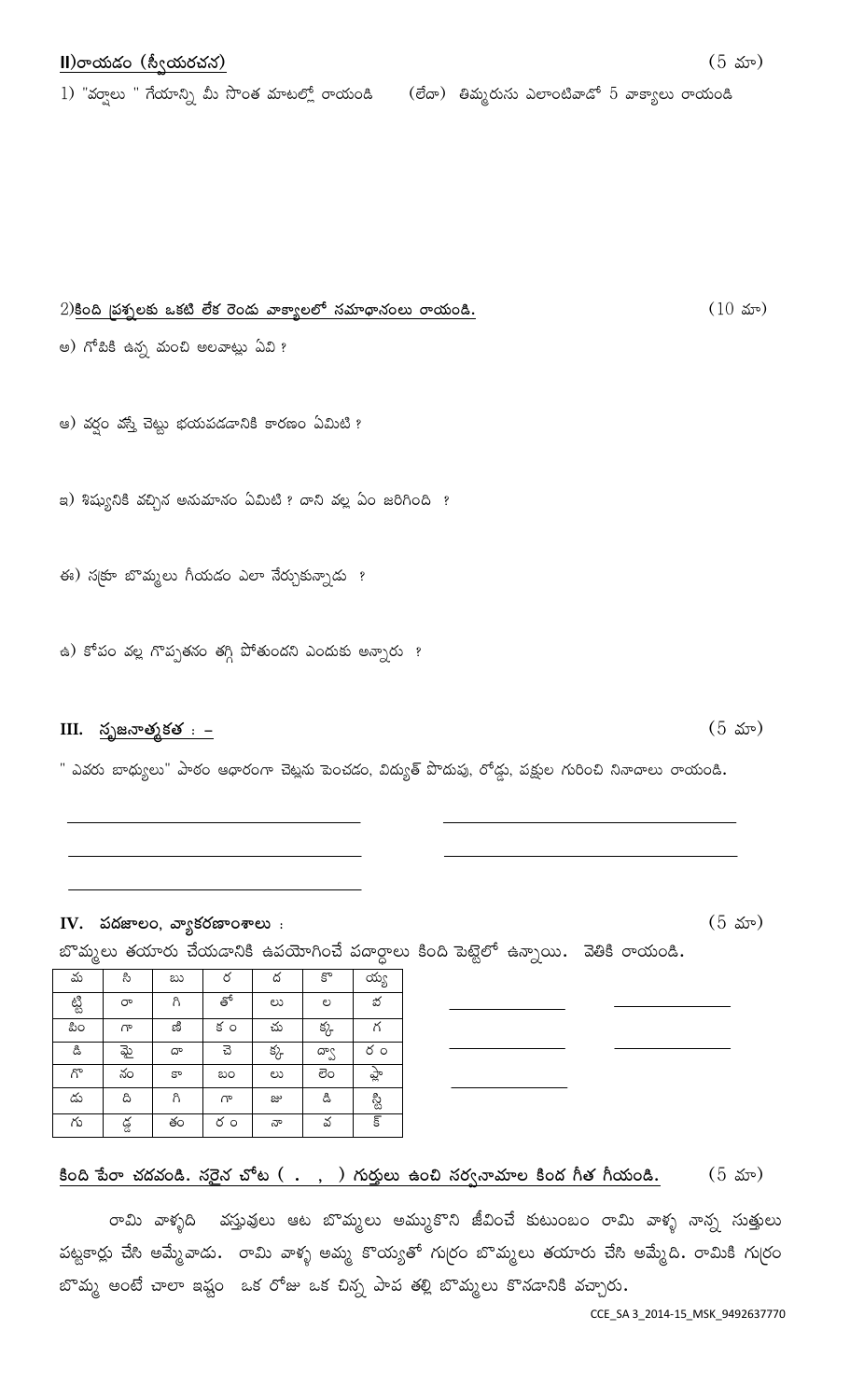# **Summative Assessment – III (SA-III) – 2014 – 2015 ENGLISH – 4th Class**

| NAME:    |                   |               |             |           |         | <b>MARKS: 50</b> |       |
|----------|-------------------|---------------|-------------|-----------|---------|------------------|-------|
| S.No     | Listening &       | Reading       | Conventions | Vocabulry | Grammar | Creative         | Total |
|          | Speaking          | Comprehension | of writing  |           |         | expression       | Marks |
| Marks    | Class room based  |               |             |           |         | 20               | 50    |
| allotted | assessment (10 M) |               |             |           |         |                  |       |
| Marks    |                   |               |             |           |         |                  |       |
| obtained |                   |               |             |           |         |                  |       |

**Listening & Speaking :** Say the following rhyme (5 M)

| Row, row, row your boat             | Drive dive your car                 |
|-------------------------------------|-------------------------------------|
| Gently round the lake,              | Have a merry cruise                 |
| Travelling, travelling on the river | Travelling, travelling on the road, |
| Boats are what you take             | Cars are what you use               |

### Read the paragraph and answer the following : (5 M)

There lived a merchant called Hirachand in Delhi. It was said that anyone who saw his face early in the morning would go without food that day. Akbar heard about Hirachand. Hirachand was asked to see him. Akbar wanted to know whether the story about Hirachand was true.

- 1. What is the name of the merchant ?
- 2. Where is the merchant lived ?
- 3. Who tells the story ?
- 4. Who's face is unlucky ?
- 5. Who had about the Hirachand ?

# **Reading comprehension : -**

# **Read the following narrative and answer the following questions :**

Once upon a time, there was a coulourless tiger All his shades were greys, blacks and whites. So much so, that he seemed like something out of an old black and white movie. His lack of colour had made him very famous.

### Fill in the blanks :

| 1. Once upon a time there was a       | tiger.      | (1 M) |
|---------------------------------------|-------------|-------|
| 2. His shades were                    | and whites. | (1 M) |
| 3. Some thing out of an old black and |             | (1 M) |
| 4. Why was the tiger famous?          |             | (2 M) |
| Conventions of writing:               |             | (5 M) |

(Rewrite the following paragraph by correcting the **spelling** of underlined words and placing **capital letters** and **full stop** wherever necessary)

**ekalavya** was a young and active buy. **he** was the **sun** of the chief of the **Jungle** tribes of **nishda**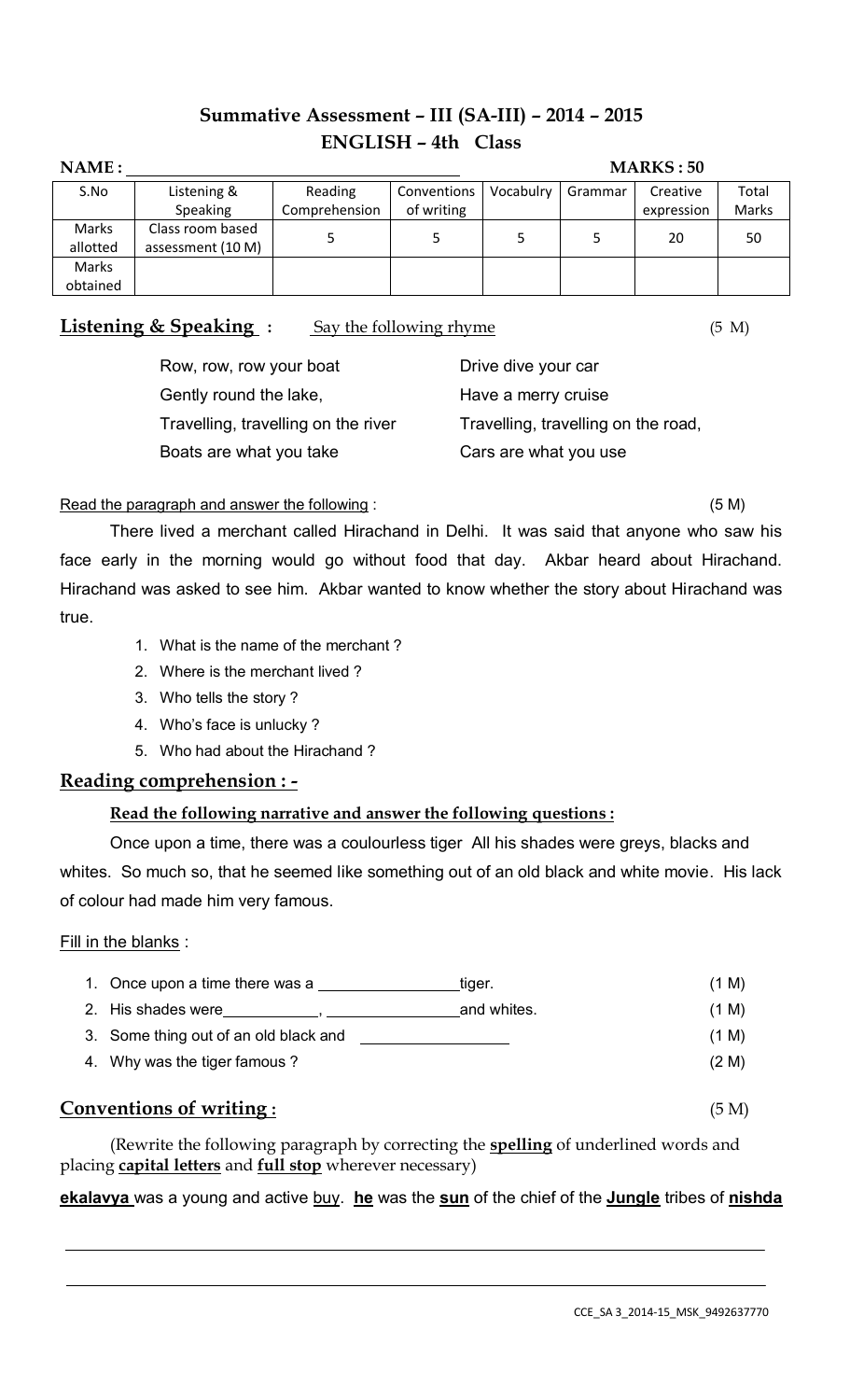# **Vocabulry** : (5 M)

Write in the brackets some more things that the qualities of a good student.



#### **Grammar** (5 M)

Read the following paragraph and fill in the blanks with the correct forms of the verbs given in brackets. Everyday, Ajay …………. (get) up by six in the morning. He …………… (brush) his teeth and ………………… (take) bath. Then he ……………… (eat) his break fast and

………………. (get) ready for school.

# **Creative Expression** (20 M)

Write some sentences using the hints given below (10 M)

|      |     | Reading         | a song    |
|------|-----|-----------------|-----------|
| She  | am  | Eating          | to school |
| ⊣e   |     | Writing         | milk      |
| We   | IS  | <b>Drinking</b> | bananas   |
| ⊺hey |     | Going           | a story   |
| You  | are | Singing         | home work |

- 1. ……………………………………………………………………………………………………… 2. ……………………………………………………………………………………………………… 3. ……………………………………………………………………………………………………… 4. ………………………………………………………………………………………………………
- 5. ………………………………………………………………………………………………………

Write new words by removing the first letter in each case given below. Find their meanings. (5 M)

| Ex. Price, | rice | ice |
|------------|------|-----|
| 1. Stable  |      |     |
| 2. Stone   |      |     |
| 3. Blink   |      |     |
| 4. Chair   |      |     |
| 5. Strain  |      |     |

Write the names of these vegetables (5 M)



CCE\_SA 3\_2014-15\_MSK\_9492637770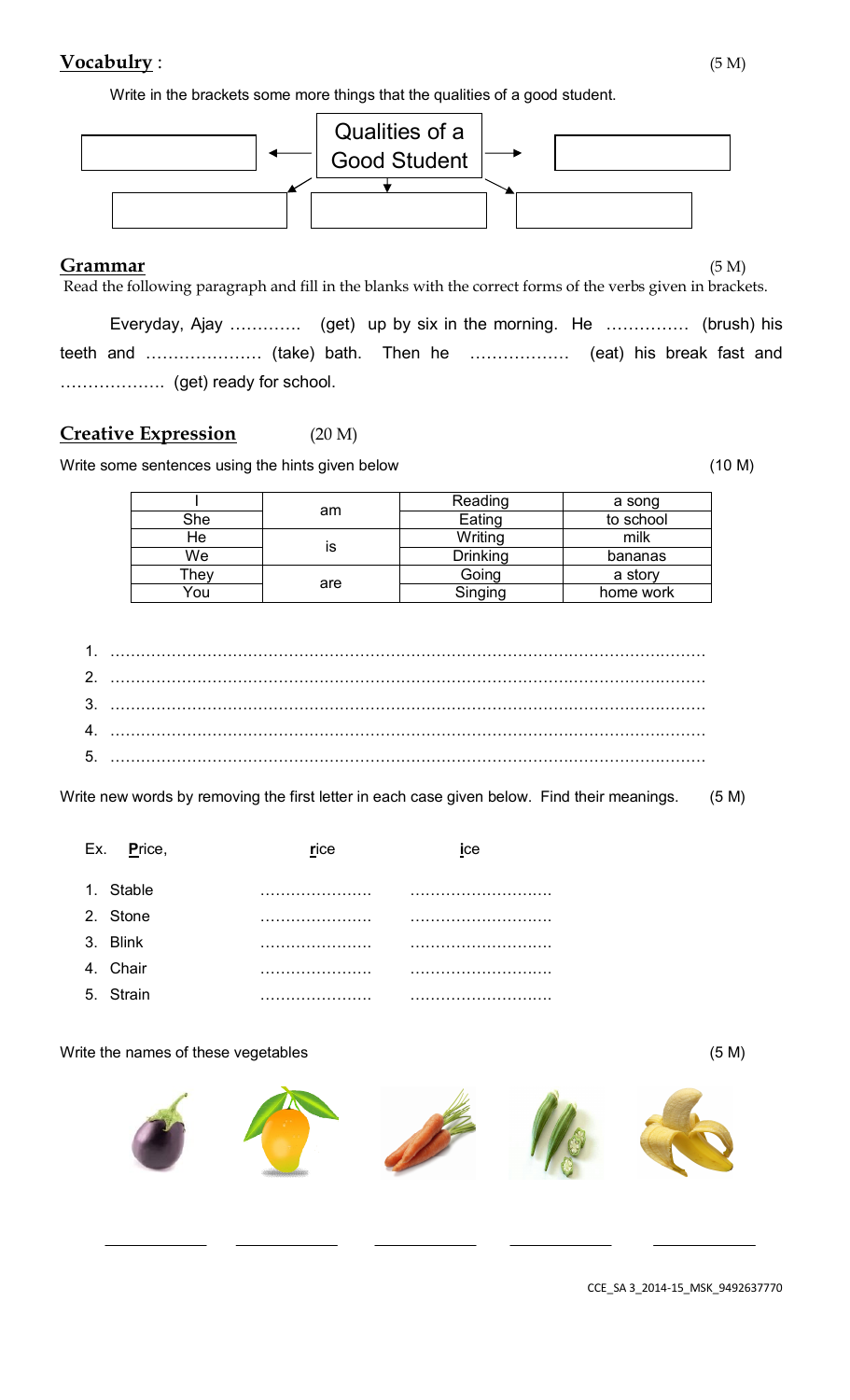# **¿xªZgâÝßéÇéyâWdâ Àâ°¬ª~ßó - III (SA – III) (2014 – 2015)**

# $4$ వ తరగతి - గణితము

| విద్యార్ది పేరు<br>$\ddot{\phantom{a}}$ |             |                                    |                 |           | సమయం :గం. 2-30 ని.  |        |
|-----------------------------------------|-------------|------------------------------------|-----------------|-----------|---------------------|--------|
| రోలు నెం                                |             |                                    | మార్కులు : $50$ |           |                     |        |
| విద్యా 'పమాణాలు                         | సమస్యా సాధన | కారణాలు చెప్పడం,<br>నిరూపణలు చేయడం | వ్వక్త పరచడం    | అనుసంధానం | [పాతినిధ్య<br>పరచడం | మొత్తం |
| కేటాయించిన మార్కులు                     | 25          | 10                                 |                 |           |                     | 50     |
| సాధించిన మార్కులు                       |             |                                    |                 |           |                     |        |
| ಗೆಡಿ                                    |             |                                    |                 |           |                     |        |

# **I.**సమస్యా సాధన (25 మా)

| $1)$ $804$ ను విస్తరించి (వాయండి ? |           |             | $(2\frac{1}{2} \omega)$        |
|------------------------------------|-----------|-------------|--------------------------------|
| $2$ )కింది లెక్కలు చేయండి          |           |             | $(2\frac{1}{2} \times 4 = 10)$ |
| 325 X 3                            | 279 - 146 | $156 + 127$ | $75 \div 3$                    |

3) ఒక తోటలో 87 చెట్లు కలవు. తుఫాను వల్ల 28 చెట్లు పడిపోతే ఇంకా ఎన్ని చెట్లు ఉంటాయి ? (5 మా)

4) అపరంజి వాళ్ళ అమ్మతో బట్టలు కొనడానికి వెళ్ళింది.  $512$  రూపాయలకు ఒక చీర,  $309$  రూపాయలకు (డస్ మెటీరియల్ కొన్నచో వారు ఖర్చు పెట్టినది ఎంత ?<br>ఆండ్యూబీ కాస్తులు స్వామానికి స్వామానికి స్వామానికి స్వామానికి స్వామానికి స్వామానికి స్వామానికి స్వామానికి స్వా

5) కింది పటం యొక్క చుట్టు కొలత ఎంత ?  $10 \text{ s}$ ు రాజుడ బాబాబు అంది 21⁄2 మా)  $10 \,$  మీ  $5$  æ $\begin{matrix}5&6\end{matrix}$  $15$  మీ

|    |  | <b>II</b> కారణాలు చెప్పడం – నిరూపణలు చేయడం $(10 \text{ m})$ |     |     |                                                                                                                         |  |                     |
|----|--|-------------------------------------------------------------|-----|-----|-------------------------------------------------------------------------------------------------------------------------|--|---------------------|
|    |  |                                                             |     |     | 6). $298$ కన్నా $386$ దాదాపుగా ఎంత ఎక్కువ ? దాదాపుగా దగ్గరి సమాధానానికి సున్న " $\bigcup$ " చుట్టండి. $(3 \text{ arc})$ |  |                     |
|    |  | 50                                                          | 100 | 150 |                                                                                                                         |  |                     |
|    |  | 7) కింది అమరికను పొడిగించండి                                |     |     |                                                                                                                         |  | $(2 \, \text{arc})$ |
|    |  | 50, 40, 30, ,                                               |     |     |                                                                                                                         |  |                     |
| 8) |  | $485 \div 5$ పొ ను భాగించండి. గుణకారం ద్వారా సరి చూడండి.    |     |     |                                                                                                                         |  | (5 మా)              |

CCE\_SA 3\_2014-15\_MSK\_9492637770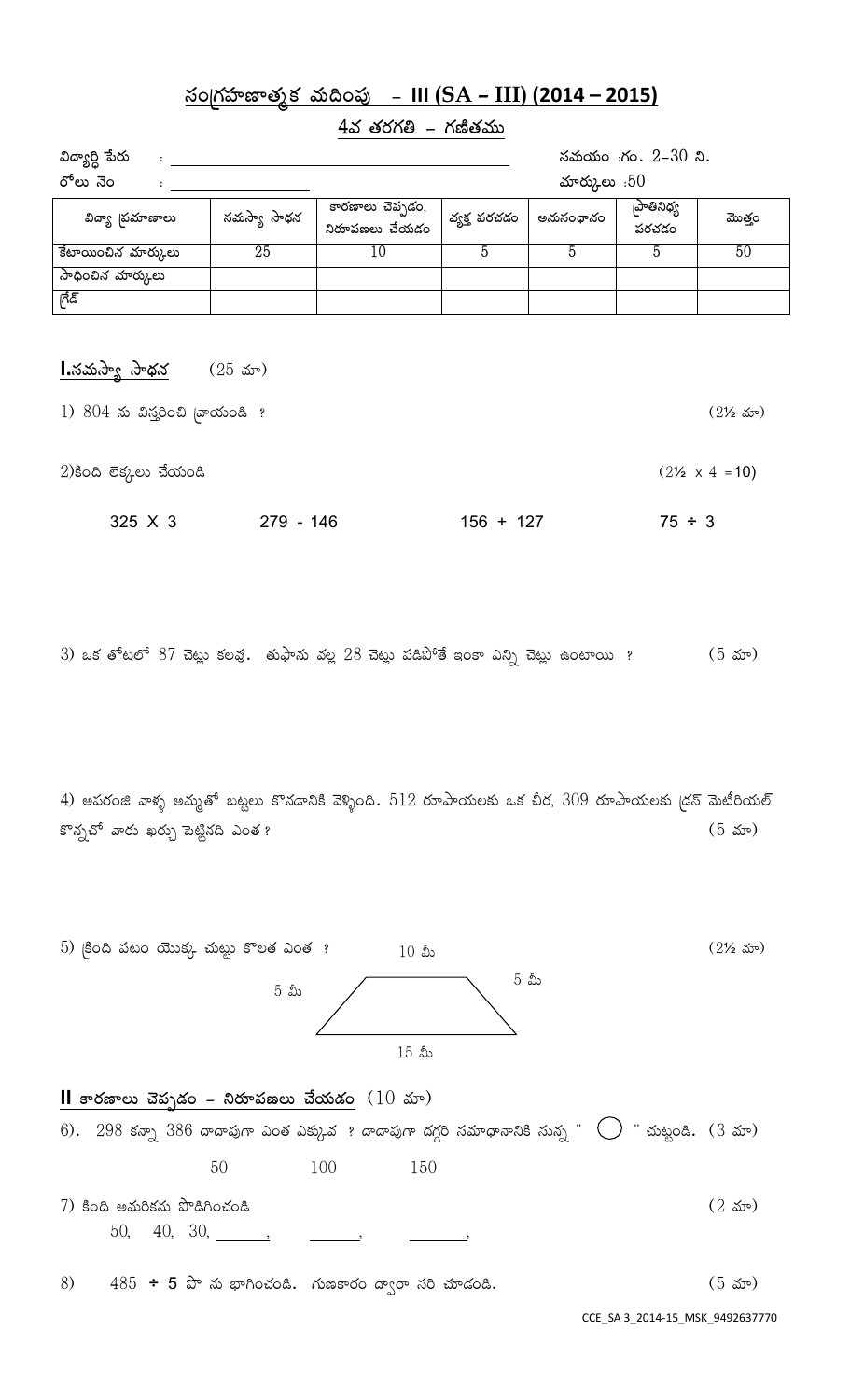# **III** *వ్య*క్త పరచుట :



**<sup>V</sup> Z¹Ö»¾|âX ~ßpâkâvâª** : (5 ˉ̎)



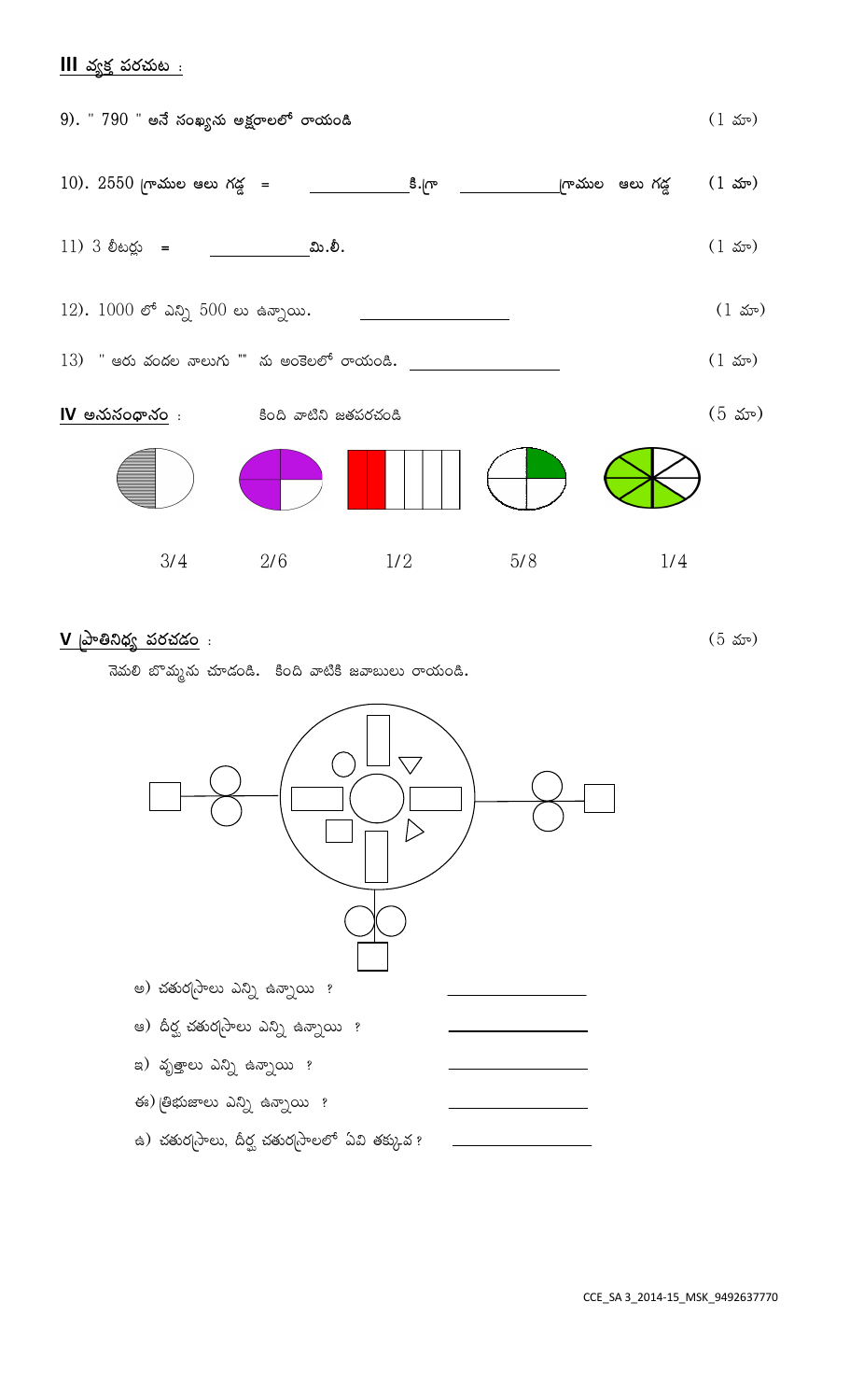# **¿xªZgâÝßéÇéyâWdâ Àâ°¬ª~ßó - III (SA – III) (2014 – 2015)**

### <u>4వ తరగతి – పరిసరాల విజ్ఞానము</u>

| విద్యార్ది పేరు     |                |                        |                                  |                      |                  | సమయం :గం. 2-30 ని. |        |
|---------------------|----------------|------------------------|----------------------------------|----------------------|------------------|--------------------|--------|
| రోలు నెం            |                | మార్కులు : $50$        |                                  |                      |                  |                    |        |
| విద్యా 'పమాణాలు     | విషయావ<br>గాహన | స్న్యోంచడం<br>పరికల్పన | <b> పయోగాలు</b><br>క్షేత పరిశీలన | సమాచార<br>నైపుణ్యాలు | బొమ్మలు<br>గీయడం | పశంస<br>వైవిధ్యం   | మొత్తం |
| కేటాయించిన మార్కులు | 20             |                        |                                  | 10                   |                  |                    | 50     |
| సాధించిన మార్కులు   |                |                        |                                  |                      |                  |                    |        |
| ಗೆಡಿ                |                |                        |                                  |                      |                  |                    |        |

#### $\Delta$ షయా*వ*గాహన (20 మా)

1) ZѪ¬ Z~ßµâQÈæ ¿xÀâÃé|Ö×âªÈ° pÖÎâ°ªÚ (5 x 3=15 **ˉ̎**)

ಅ)వాహనాలలో (పయాణించేవారు ఎలాంటి నియమాలు పాటించాలి ?

ఆ)మొక్కలోని ఏఏ భాగాలు మనకు ఉపయోగపడతాయి ?

 $E(z)$ ఆడుకోవడం పిల్లల హక్కు ఎందుకు ?

 $\mathcal{L}(\mathcal{S})$ ఒకే విత్తనం ఉన్న పండ్లు, కూరగాయల పేర్లు రాయండి ?

ఉ)చెరువులను ఎందుకు సంరక్షించుకోవాలి ?

#### $2.\overline{3}$ ಂದಿ ఖాళీలను పూరించండి.  $(5 \text{ m})$

| ఆ)విశ్వనాధన్ ఆనంద్       ఆటలో  పసిధ్ధి చెందినవాడు. |
|----------------------------------------------------|
|                                                    |
| ఈ)అశోకుడు  వంశానికి చెందిన పాలకుడు.                |
| ఉ)ఎ $\beta$ కోట $\ldots$ లో ఉంది.                  |

#### **Z** (5 మా) (5 <sup>2</sup>)

మీ ఇంటి నిర్మాణానికి సంబంధించి తాబీ మే<sub></sub>ట్తిని నీవు ఏమేమి <sub>(</sub>పశ్నలు అడుగుతావు.

1. …………………………………………………………………………………………….. 2. …………………………………………………………………………………………….. 3. …………………………………………………………………………………………….. 4. ……………………………………………………………………………………………. 5. ……………………………………………………………………………………………..

CCE\_SA 3\_2014-15\_MSK\_9492637770